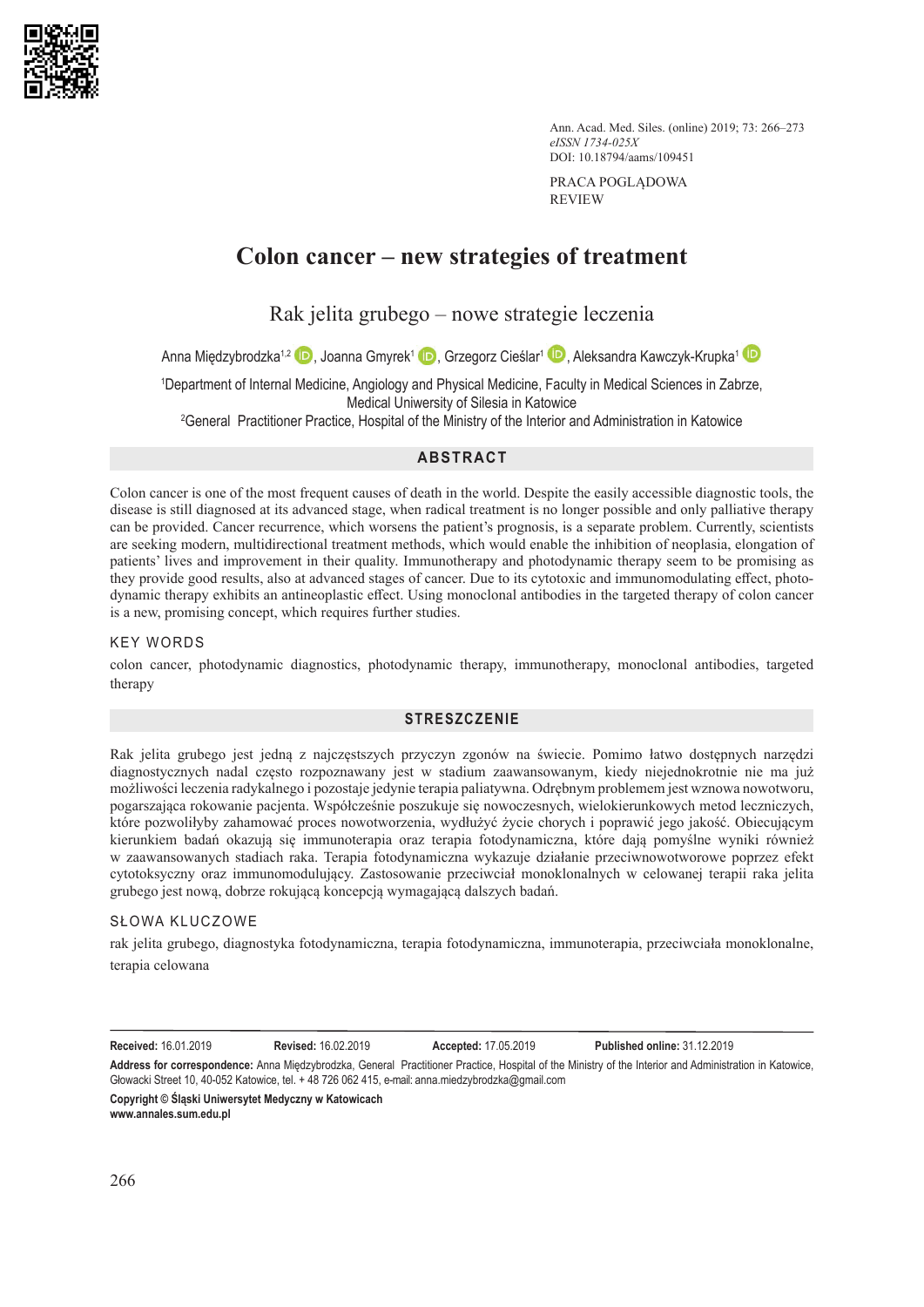

#### **Colon cancer – epidemiology, diagnostics, treatment**

Colon cancer is one of the most frequently occurring malignant neoplasms, second to breast cancer and third to lung and prostate cancer in men. There were 19,000 new cases of colon cancer in Poland in 2017, and each year there are approximately 11,000 deaths caused by the disease. The rate of five-year survival is approximately. 47% in men and 49% in women. Most cancers of the colon occur after the age of 50, out of which 75% of cases concern people aged over 60. The clinical picture of the disease depends on the location of the neoplastic lesion. If the tumour is located in the caecum or the right part of the colon, the disease may develop without any symptoms for a long time; due to concealed bleeding, gradually increasing anaemia develops and abdominal pain may occur. In laboratory tests, a positive result of the test for concealed blood can be observed. A tumour located in the left half of the colon and rectum causes overt bleeding from the lower part of the gastrointestinal tract and changes in defecation patterns. Moreover, rectal tumours are often found by palpation during per rectum examinations*.* Less frequent symptoms include perforation of the gastrointestinal tract, haemorrhage or obstruction, which is sometimes the first symptom of colon cancer [1,2].

The basic diagnostic tool in the case of colon cancers is colonoscopy, which has been easily accessible and performed routinely in the recent years. However, diagnosing the disease at its advanced stadium remains a problem; it is related to a worse prognosis due to limited therapeutic possibilities, which is the reason why the scientific world struggles to develop newer, more precise and less invasive diagnostic and therapeutic methods that would prolong patients life and improve its quality. The high macroscopic similarity between small neoplastic and dysplastic foci and normal mucosa is a frequent diagnostic problem. Laser-induced fluorescence (LIF) or photodynamic diagnosis (PDD), based on an optical analysis of tissues, are new diagnostic methods. The optical effect is the emission of red light through neoplastic tissue and of green – through healthy tissue. Optical biopsy is known as a method supporting the final diagnosis and enabling targeted sample collection for the histopathological examination; it is also an element which supports the assessment of autofluorescence imaging. Studies show the high effectiveness of autofluorescence techniques using spectroscopy in targeted biopsy or early diagnosis of pre-neoplastic diseases and gastrointestinal system neoplasms, especially in diagnostically difficult tumours of the gastrointestinal system. This method makes it possible to initially rule out or confirm the presence of pre-neoplastic lesions and neoplasms on the basis of autofluorescence examination of gastrointestinal mucosa. It also enables non-invasive diagnosis of early forms of neoplasms and pre-neoplastic lesions, monitoring and early detection of disease recurrence, as well as non-invasive exclusion of the neoplastic nature of lesions.

#### **Rak jelita grubego – epidemiologia, diagnostyka, leczenie**

Rak jelita grubego jest jednym z najczęściej występujących nowotworów złośliwych; znajduje się na drugim miejscu po raku sutka u kobiet i na trzecim miejscu po raku płuca i prostaty u mężczyzn. W 2017 r. w Polsce zanotowano 19 tys. nowych zachorowań, a co roku notuje się około 11 tys. zgonów z powodu tej choroby. Pięcioletnie przeżycie chorych wynosi około 47% u mężczyzn i 49% u kobiet. Do większości zachorowań na nowotwory złośliwe jelita grubego dochodzi po 50 r.ż., z czego 75% przypadków dotyczy osób po 60 r.ż. Obraz kliniczny choroby zależy od lokalizacji zmiany nowotworowej. W przypadku umiejscowienia guza w kątnicy i prawej części okrężnicy choroba przez długi czas może rozwijać się bezobjawowo, a w związku z utajonym krwawieniem dochodzi do stopniowo narastającej niedokrwistości, może również pojawiać się ból brzucha. W badaniach laboratoryjnych można zaobserwować dodatni wynik badania kału na krew utajoną. Guz zlokalizowany w lewej połowie okrężnicy i odbytnicy daje jawne krwawienie z dolnego odcinka przewodu pokarmowego oraz zmiany rytmu wypróżnień. Ponadto guz odbytnicy jest często wyczuwalny podczas badania *per rectum.* Do rzadszych objawów należą perforacja przewodu pokarmowego, krwotok czy niedrożność, która niekiedy jest pierwszym objawem raka jelita grubego [1,2].

Podstawowym narzędziem diagnostycznym w przypadku nowotworów jelita grubego jest kolonoskopia, która w ostatnich latach stała się badaniem łatwo dostępnym i wykonywanym rutynowo. Nadal jednak problem stanowi rozpoznawanie choroby w zaawansowanym stadium, wiążące się z gorszym rokowaniem ze względu na ograniczone możliwości terapeutyczne; stąd dążenie świata nauki do opracowania nowszych, dokładniejszych, mniej inwazyjnych metod diagnostycznych i terapeutycznych, które mogłyby przedłużyć i poprawić jakość życia chorych z rakiem jelita grubego. Duże podobieństwo makroskopowe niewielkich ognisk nowotworowych i dysplastycznych do prawidłowej śluzówki to częsty problem diagnostyczny. Nowymi metodami są diagnostyka fluorescencyjna (*laser-induced fluorescence* – LIF) lub fotodynamiczna (*photodynamic diagnosis* – PDD), która opiera się na analizie optycznej tkanek. Efektem optycznym jest emisja światła czerwonego przez tkankę nowotworową, a zielonego przez tkankę zdrową. Biopsja optyczna jest uznawana za metodę wspomagającą ostateczne rozpoznanie oraz pozwalającą na celowane pobranie wycinków do badania histopatologicznego; jest także elementem wspomagającym ocenę obrazowania autofluorescencyjnego. Badania wykazują dużą skuteczność technik autofluorescencyjnych z wykorzystaniem spektroskopii w celowanej biopsji oraz wczesnym wykrywaniu schorzeń przednowotworowych i nowotworów przewodu pokarmowego, zwłaszcza w trudnych diagnostycznie guzach przewodu pokarmowego. Metoda ta pozwala wstępnie wykluczyć lub potwierdzić obecność zmian przedno-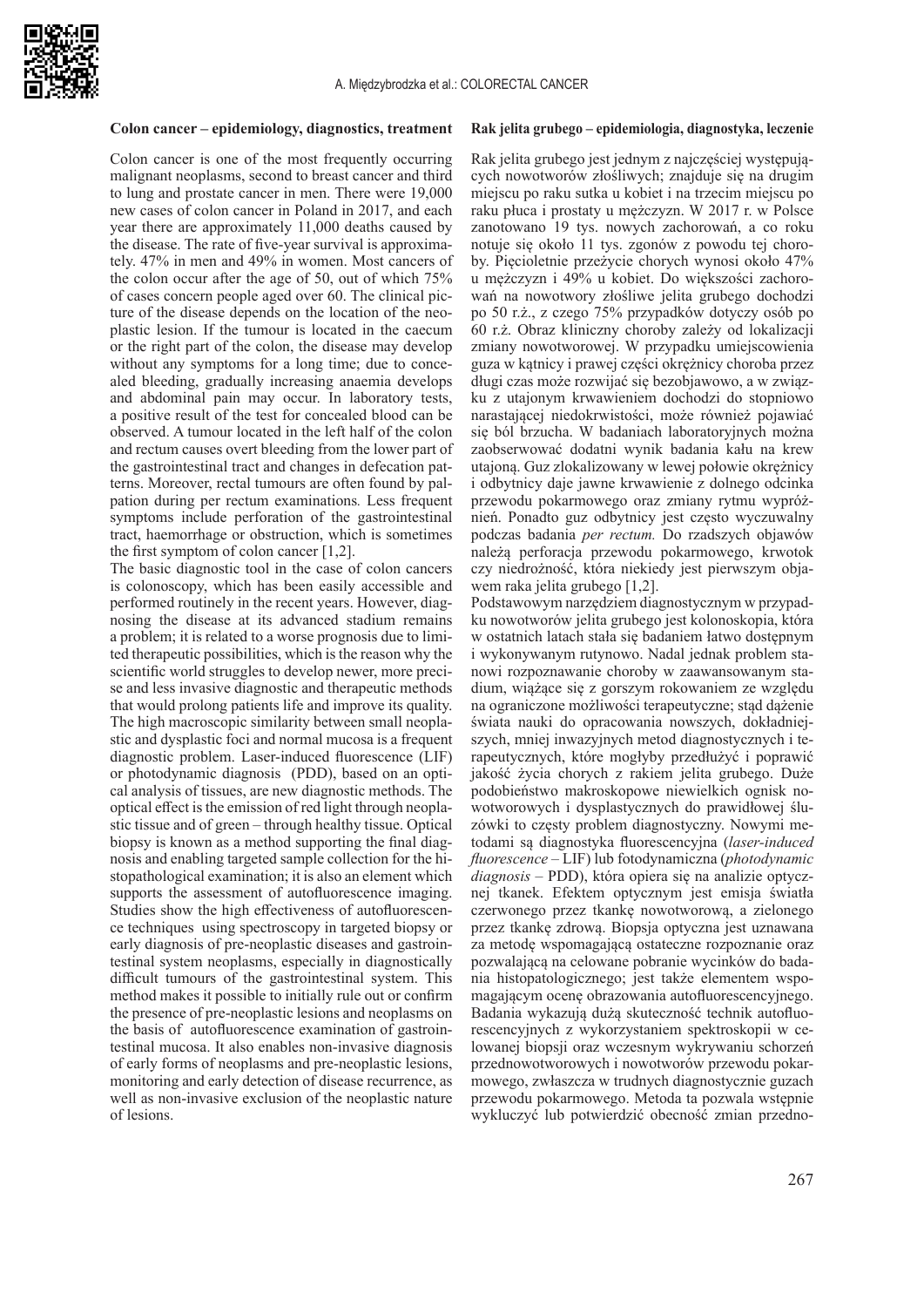

Modern methods of diagnosing colon cancer also include narrow band imaging (NBI) and chromoendoscopy. Narrow band imaging uses optical filters transmitting narrow rays of blue and green light; the light is absorbed by haemoglobin and, as a result, the vessels, highly vascularised structures and the surface of the mucosa are visualised in detail. Chromoendoscopy uses surface dyes accumulating in the pathological tissue, which results in the tissue being clearly visualised in the endoscopic image. The methods were developed in order to increase the sensitivity and specificity of diagnostics and endoscopic resection of lesions, especially adenomas, which are most often a starting point for cancer. There are analyses in which researchers draw attention to the decrease in the number of colon cancer cases in large, cohort groups of patients, mostly due to the performed colonoscopies, frequently complemented by NBI and chromoendoscopy with simultaneous polyp resection, clearly preventing further development and neoplastic progression of the lesions [3]. Ussing autofluorescence endoscopy together with narrow-band imaging in diagnostics of gastrointestinal tract diseases makes it possible to reach specificity and sensitivity of up to, respectively, 92% and 89% in the detection of intestinal metaplasia, 98.5% and 83% in the detection of dysplastic lesions and 99% and 91% in the detection of early gastric cancer. White light endoscopy applied on its own makes it possible to reach diagnostic specificity and sensitivity of 74% and 83%, respectively [3, 4,5,6,7].

In the case of colon cancer, radical surgical removal of the primary tumour is a standard therapeutic procedure. Benign (adenoma) and pre-invasive (in-situ cancer) lesions are removed by means of endoscopic resection during colonoscopy. In some patients with local and regional advancement of cancer, it is necessary to complement surgical treatment with chemotherapy, sometimes in combination with radiotherapy. In primarily unresectable tumours or inoperable metastatic lesions, induction chemotherapy is applied in order to decrease neoplastic foci, which – in some cases – makes it possible to perform radical or palliative surgery after several months.

# **Personalised treatment of colon cancer**

Currently, scientists are working on developing individualised, complex strategies, which combine conventional treatment methods with modern immunotherapy. The development of medicine based on an individual approach to patients plays an important role in the prevention, diagnosis and treatment of colon cancer, thanks to the application of molecular criteria appropriate for a given patient, which makes it possible to determine the predispositions and apply optimal therapy. In oncology, the concept of personalised medicine is based on identifying people with an increased risk of developing cancer, specifying molecular changes in cancer cells and determining the effectiveness of the drug's biotransformation in the organism of the patient. Learwotworowych i nowotworowych na podstawie badań autofluorescencji śluzówki przewodu pokarmowego, ponadto umożliwia nieinwazyjną diagnostykę wczesnych postaci nowotworów i zmian przednowotworowych, monitorowanie i wczesne wykrywanie nawrotów choroby, a także nieinwazyjne wykluczenie nowotworowego charakteru zmiany.

Do nowoczesnych metod diagnostyki nowotworów jelita grubego należy również obrazowanie wąskopasmowe (*narrow band imaging* – NBI) oraz chromoendoskopia (*chromoendoscopy*). Obrazowanie wąskopasmowe wykorzystuje filtry optyczne przepuszczające wąskie pasmo światła niebieskiego i zielonego, pochłaniane przez hemoglobinę, co powoduje dokładne uwidocznienie naczyń, struktur silnie unaczynionych i powierzchni błony śluzowej. W chromoendoskopii stosuje się barwnik powierzchniowy, gromadzący się w patologicznej tkance, która zostaje wyraźnie uwidoczniona w obrazie endoskopowym. Metody te zostały opracowane w celu zwiększenia czułości i specyficzności diagnostyki oraz endoskopowych resekcji zmian, zwłaszcza gruczolaków będących najczęściej punktem wyjścia raka. Istnieją analizy, w których badacze zwracają uwagę na zmniejszanie się liczby zachorowań na raka jelita grubego w dużych kohortowych grupach pacjentów, przede wszystkim dzięki wykonywanym kolonoskopiom, niejednokrotnie uzupełnianym NBI i chromoendoskopią z jednoczasową resekcją polipów, co ewidentnie zapobiega dalszemu rozwojowi i późniejszemu złośliwieniu zmian [3]. Zastosowanie endoskopii autofluorescencyjnej łącznie z obrazowaniem wąskopasmowym w diagnostyce schorzeń przewodu pokarmowego pozwala osiągnąć specyficzność i czułość w granicach odpowiednio 92% i 89% w wykrywaniu metaplazji jelitowej, 98,5% i 83% dla zmian dysplastycznych oraz 99% i 91% w wykrywaniu wczesnego raka żołądka. Endoskopia w świetle białym stosowana samodzielnie pozwala osiągnąć w diagnostyce specyficzność i czułość w granicach odpowiednio 74% i 83% [3,4,5,6,7]. Standardem postępowania terapeutycznego w przypadku raka jelita grubego jest radykalne chirurgiczne usunięcie guza pierwotnego. Zmiany łagodne (gruczolaki) oraz przedinwazyjne (rak in situ) usuwa się poprzez endoskopowe wycięcie podczas kolonoskopii. U niektórych chorych z miejscowym i regionalnym zaawansowaniem choroby nowotworowej konieczne bywa uzupełnienie leczenia chirurgicznego chemioterapią, niekiedy łącznie z radioterapią. W pierwotnie nieresekcyjnych guzach lub nieoperacyjnych zmianach przerzutowych stosuje się chemioterapię indukcyjną w celu zmniejszenia ognisk nowotworowych, co w niektórych przypadkach umożliwia po kilku miesiącach wykonanie radykalnego lub paliatywnego zabiegu operacyjnego [1].

#### **Terapia spersonalizowana raka jelita grubego**

Współcześnie dąży się do opracowania zindywidualizowanych kompleksowych strategii łączących konwencjonalne metody terapii z nowoczesną immunoterapią.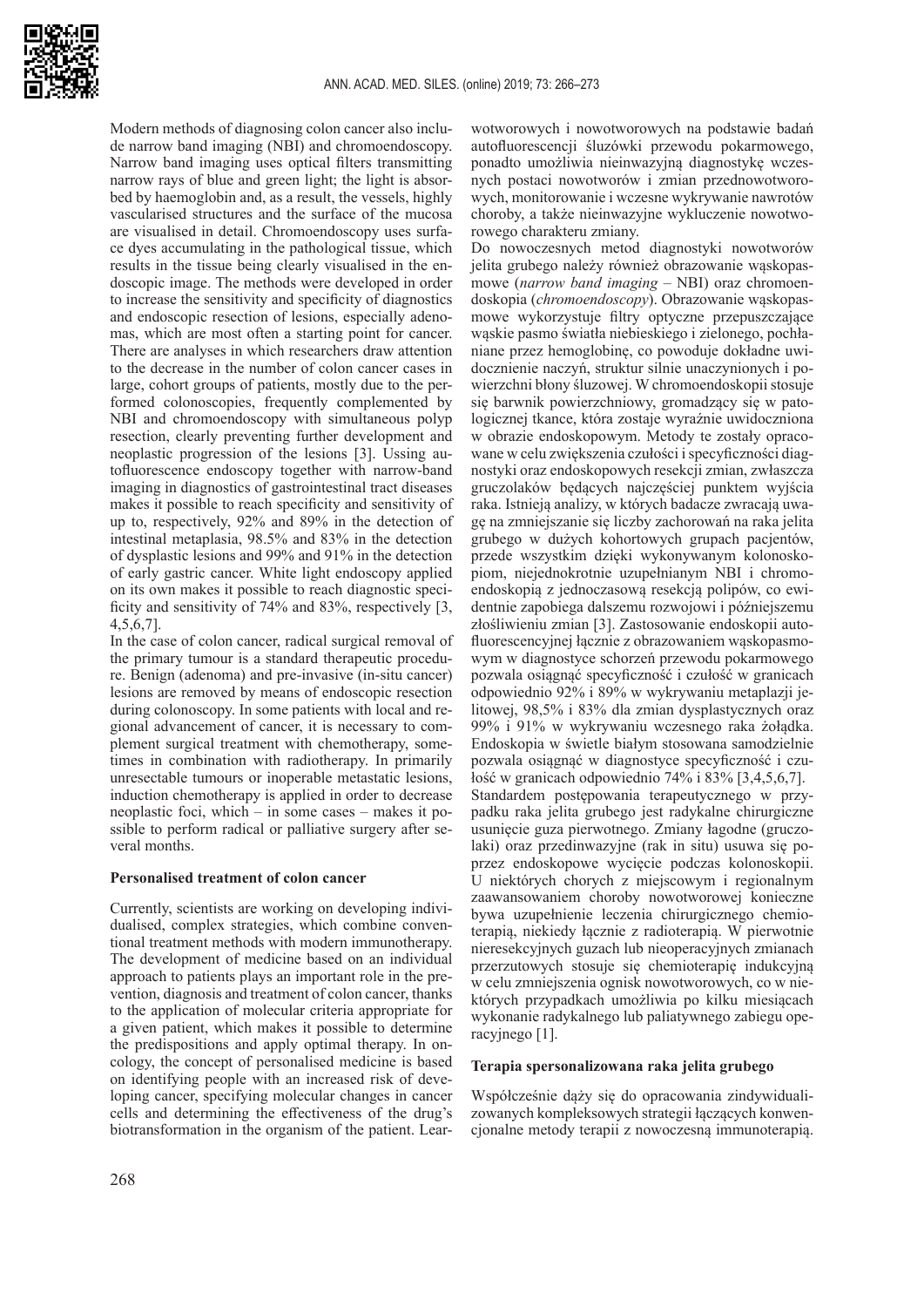

ning about the biology of cancer and the mechanisms responsible for the processes of cancer development and progression constitutes the basis of such therapy. Factors promoting tumour growth include: genetic mutations, abnormalities in the Wnt signalling pathway and factors produced and released by cancer cells, such as chemokines, cell adhesion factors or vascular endothelial growth factors, which participate in growth and proliferation processes as well as angiogenesis and the formation of metastases. Persistent inflammation within the tumour mass and pro-cancer activity of the local immune system are necessary factors for tumour development and progression of the disease.

Adenocarcinoma constitutes 95% of malignant neoplasms of the colon. It has been proven that its development is initiated by mutations of suppressor genes, namely antioncogenes, such as *p53*, *APC*, *DCC* and mutations activating protooncogenes, for example *K-ras*. As a result, normal epithelium transforms from a minor crypt-like lesion, through a benign gland polyp, to malignant, invasive cancer [8,9]. The participation of many factors has been proven in this growth process. In the course of adenomas, hyperplastic polyps and the early stage of colon cancer the activity of interleukin (IL) 4 is increased, whereas a low concentration of IL-4 was observed at a more advanced stage of adenocarcinoma. Moreover, on the basis of in-vivo studies on mice it has been proven that the alpha receptor of interleukin 4, which constitutes an element of the receptor complex for IL-4, IL-3 and lymphocytes, plays an important role in promoting the growth of colon cancer, and when the receptor is lacking, tumours with a much smaller mass develop [11]. Increased activity of IL-6, the concentrations of which have been observed to be higher in colon cancer patients than in the healthy population, is also associated with a bad prognosis. It has been proven that IL-6 participates in the process of development, local invasion and metastases of colon cancer [12,13,14,15,16], just like IL-8 and the vascular endothelial growth factor (VEGF), which additionally promote angiogensis, facilitating metastasis and cancer recurrence, and also cause cancer cell resistance to chemotherapy. In all cases of colon cancer, increased expression of IL-8 and VEGF has been observed.

Studies have shown that IL-8 and its receptor, CXCR2, are factors which undergo the strongest expression in the course of colon cancer and may exhibit an antineoplastic effect as well as increase cancer cell sensitivity to chemotherapy [17,18,19,20,21,22]. Moreover, it has been observed that concentrations of IL-9 in the case of colon cancer are lower, and it has been proven that a decreased level of IL-9 expression correlates with colon cancer progression [23], while an increased concentration of IL-10 in the serum of patients with cancer progression is associated with a decrease survivability [24,25]. Interleukin 11 also plays a role in cancer development. In genetic studies on mouse models and human cancer cell lines, it has been proven that pharmacological inhibition of IL-11 expression reduces proliferation, the infiltration ability and growth of cancer cells [26].

Rozwój medycyny opartej na zindywidualizowanym podejściu do pacjenta odgrywa znaczącą rolę w prewencji, diagnozowaniu oraz leczeniu raka jelita grubego dzięki zastosowaniu kryteriów molekularnych właściwych dla danego chorego, co pozwala na określenie predyspozycji oraz zastosowanie optymalnej terapii. Pojęcie medycyny personalizowanej w onkologii opiera się na identyfikacji osób ze zwiększonym ryzykiem zachorowania na chorobę nowotworową, charakterystyce zmian molekularnych w komórkach nowotworu oraz określeniu efektywności biotransformacji leku w organizmie pacjenta. U podstaw takiej terapii leży poznanie biologii nowotworów oraz mechanizmów odpowiedzialnych za procesy rozwoju i progresji raka. Czynnikami promującymi wzrost guza są m.in. mutacje genetyczne, nieprawidłowości szlaku sygnalizacji Wnt oraz czynniki produkowane i uwalniane przez komórki raka, takie jak chemokiny, czynniki adhezji komórkowej czy czynniki wzrostu śródbłonka naczyń, które biorą udział w procesach wzrostu i proliferacji, a także w angiogenezie i tworzeniu przerzutów. Utrzymujący się stan zapalny w obrębie masy nowotworowej oraz pronowotworowa aktywność miejscowego układu odpornościowego są czynnikami niezbędnymi do rozwoju guza i progresji choroby.

Spośród nowotworów złośliwych jelita grubego 95% przypadków stanowi gruczolakorak. Dowiedziono, że jego rozwój zapoczątkowują mutacje genów supresorowych, czyli antyonkogenów takich jak *p53*, *APC*, *DCC*, oraz mutacje aktywujące protoonkogeny, m.in. *K-ras*. W efekcie dochodzi do przemiany prawidłowego nabłonka z niewielkiej zmiany kryptopodobnej, poprzez łagodny gruczołowy polip, do złośliwego, inwazyjnego raka [8,9]. W procesie tego wzrostu udowodniono udział wielu czynników. Wykazano zwiększoną aktywność interleukiny (IL) 4 w przebiegu gruczolaków, polipów hiperplastycznych oraz raka jelita grubego we wczesnym stadium, natomiast niskie stężenie IL-4 obserwowano w bardziej zaawansowanym stadium gruczolakoraka [10]. Ponadto na podstawie badań in vivo na myszach udowodniono, że receptor alfa interleukiny 4, będący składnikiem kompleksu receptorowego dla IL-4, IL-13 i limfocytów T, odgrywa rolę w promowaniu wzrostu raka jelita grubego, natomiast przy braku tego receptora dochodzi do rozwoju guzów o znamiennie mniejszej masie [11]. Ze złym rokowaniem wiąże się również zwiększona aktywność IL-6, której wyższe stężenia obserwowano u chorych z rakiem jelita grubego niż u zdrowej populacji. Udowodniono udział IL-6 w procesach rozwoju, miejscowej inwazji oraz przerzutowania raka jelita grubego [12,13,14,15,16], podobnie IL-8 i czynnika wzrostu śródbłonka naczyniowego (*vascular endothelial growth factor* – VEGF), które dodatkowo promują angiogenezę, sprzyjając przerzutowaniu i wznowie raka, a także powodują oporność komórek raka na chemioterapię. We wszystkich przypadkach raka jelita grubego obserwowano zwiększoną ekspresję IL-8 i VEGF.

Badania wykazały, że IL-8 i jej receptor CXCR2 należą do czynników ulegających najsilniejszej ekspresji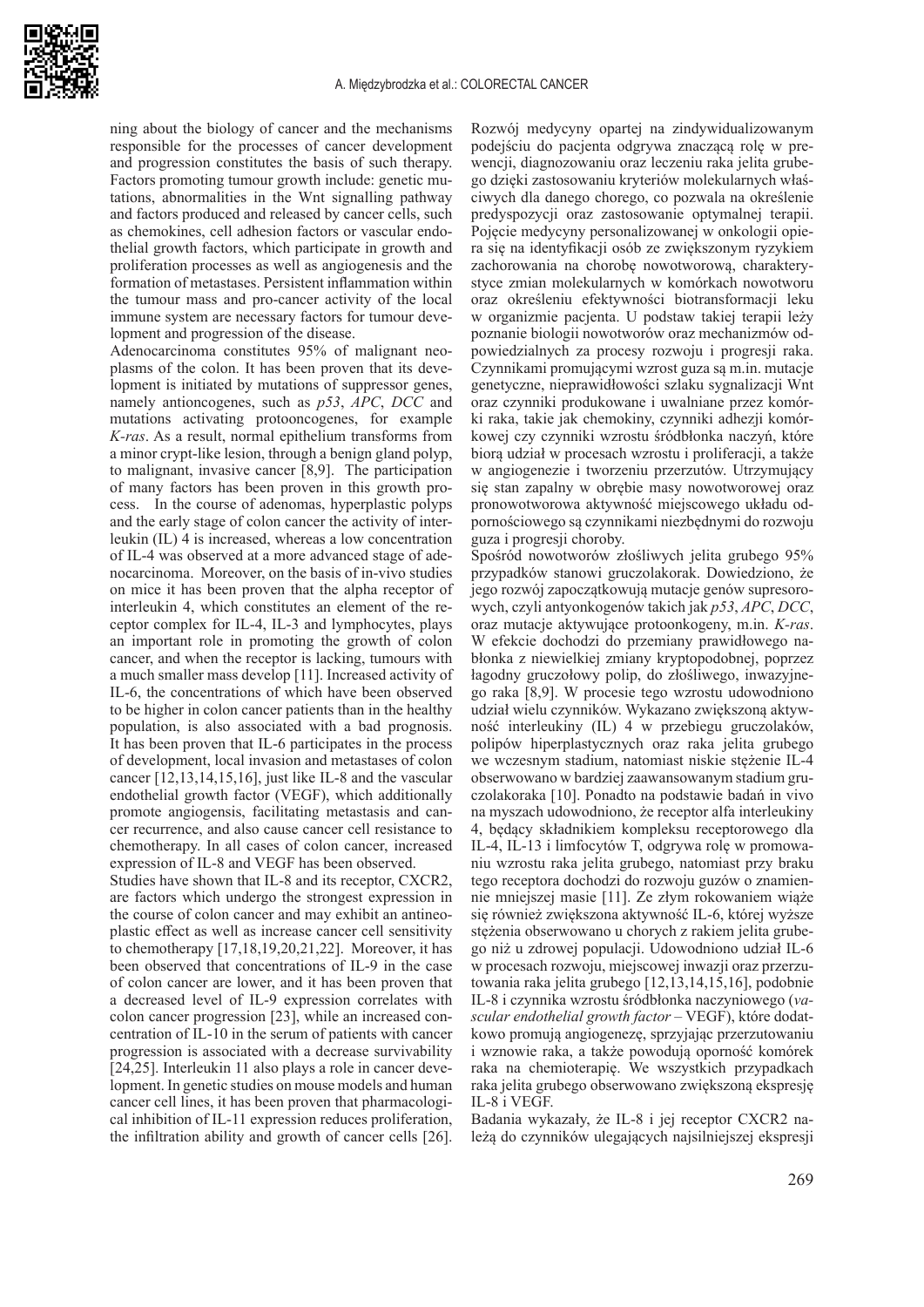

The expression of IL-33 and its receptor, ST2, which stimulate carcinogenesis, has also been found in colon cancer. It has been observed that involvement of the IL-33/ST2 pathway is crucial for colon cancer development, and the IL-33 concentrations in colon cancer patients are higher compared to the healthy population. In the mouse model, ST2 receptor deficiency protected the animals from cancer development. In addition, it was found that the activation of IL-33/ST2 signalling damages the integrity of the intestinal barrier and triggers the production of pro-neoplastic IL-6 by the immune cells [27,28].

Another group of factors stimulating cancer growth are CAM adhesion molecules – intercellular adhesion molecule 1 (ICAM-1) and vascular cell adhesion molecule 1 (VCAM-1) – and also cadherins, metalloproteinases, as well as proteolytic enzymes, which together play a role in the process of neoplastic cell adhesion, cell membrane digestion as well as cancer cell migration and invasion [30,31,32]. All these factors, produced and released by cancer cells, create its microenvironment, which sustains its growth, local progression and promotes the spreading process. Leukocyte cells such as macrophages, neutrophils, dendritic cells, mastocytes, lymphocytes and eosinophils cause chronic inflammation in the microenvironment, additionally stimulating the production of pro-inflammatory factors such as IL-6, VEGF and the fibroblast growth factor (FGF), which boosts the growth and invasion of cancer [33, 34]. Hypoxia within the tumour is another factor facilitating progression. The accumulation of macrophages and produced cytokines, chemokines and growth factors (e.g. interleukins and VEGF) occurs in the hypoxic environment of the tumour, which forms a continuous paracrine loop promoting tumour growth, angiogenesis, migration to cells and, as a consequence, cancer spread to other organs [35].

In the analysis of molecular changes, diagnostic, prognostic and predictive markers are assessed in terms of the response to the applied treatment [36,37,38]. The knowledge of such complicated mechanisms of cancer development and spreading allows researchers to better understand the essence of the problem and gain a broader perspective on the possibilities of exploring various targets when developing new, targeted and more effective methods of treatment.

The targeted therapy of colon cancer began with the introduction of two monoclonal antibodies – cetuximab and panitumumab – the activity of which consists in blocking the receptor for the epidermal growth factor receptor (EFGR). Even though therapy based on the activity of anti-EGFR antibodies seems to be effective, it has been found that there is a significant percentage of patients who do not respond to the treatment [39,40,41] This results from the incidence of KRAS and NRAS gene mutations in patients; it has been proven that only patients without the mutation significantly benefit from the treatment, and the group has been estimated at 40– –45% [41,42]. Due to such a high percentage of patients who cannot be qualified for treatment with anti-EGFR,

w przebiegu raka jelita grubego i mogą wykazywać działanie przeciwnowotworowe oraz zwiększać wrażliwość komórek raka na chemioterapię [17,18,19,20,21,22]. Ponadto w przypadku raka jelita grubego obserwowano niższe stężenia IL-9 oraz wykazano, że obniżony poziom ekspresji IL-9 koreluje z progresją raka okrężnicy [23], natomiast zwiększone stężenie IL-10 w surowicy pacjentów z progresją raka wiąże się ze zmniejszeniem przeżywalności [24,25]. Interleukina 11 również odgrywa rolę w rozwoju nowotworu. W badaniach na genetycznych modelach mysich i liniach ludzkich komórek nowotworowych udowodniono, że farmakologiczne hamowanie ekspresji IL-11 powoduje ograniczenie proliferacji, zdolności naciekania i wzrostu komórek nowotworowych [26]. W raku jelita grubego wykazano również ekspresję IL-33 i jej receptora ST2, które pobudzają karcynogenezę. Zaobserwowano, że zaangażowanie szlaku IL-33/ST2 jest kluczowe dla rozwoju raka jelita grubego, a u chorych występują wyższe stężenia IL-33 w porównaniu ze zdrową populacją. W modelu mysim niedobór receptora ST2 chronił przed rozwojem nowotworu. Ponadto zanotowano, że aktywacja sygnalizacji IL-33/ST2 narusza integralność bariery jelitowej i wyzwala wytwarzanie pronowotworowej IL-6 przez komórki odpornościowe [27,28].

Kolejną grupą czynników stymulujących wzrost nowotworu są m.in. cząsteczki adhezyjne CAM – cząsteczka adhezji komórkowej (*intercellular adhesion molecule 1* – ICAM-1) i cząsteczka adhezji komórkowej naczyń (*vascular cell adhesion molecule 1* – VCAM-1) – oraz kadheryny, metaloproteinazy, a także enzymy proteolityczne, które wspólnie odgrywają rolę w procesie adhezii komórek nowotworowych, trawieniu błon komórkowych oraz migracji i inwazji komórek raka [30,31,32]. Wszystkie te czynniki wydzielane i uwalniane przez komórki raka tworzą jego mikrośrodowisko podtrzymujące wzrost, miejscową progresję oraz promujące proces rozsiewu. Za pośrednictwem komórek leukocytarnych, takich jak makrofagi, neutrofile, komórki dendrytyczne, mastocyty, limfocyty i eozynofile, w mikrośrodowisku panuje przewlekły stan zapalny, stymulujący dodatkowo wydzielanie czynników prozapalnych, m.in. IL-6, VEGF oraz czynnika wzrostu fibroblastów (*fibroblast growth factor –* FGF), co nasila rozrost i inwazję nowotworu [33,34]. Niedotlenienie panujące w obrębie guza jest kolejnym czynnikiem sprzyjającym progresji. W niedotlenionym środowisku nowotworu dochodzi do gromadzenia makrofagów oraz wydzielanych cytokin, chemokin i czynników wzrostu (np. interleukin i VEGF), co tworzy nieprzerwaną pętlę parakrynną promującą wzrost guza, angiogenezę, migrację komórek i w efekcie rozsiew nowotworu do innych narządów [35].

W charakterystyce zmian molekularnych oceniane są markery diagnostyczne, prognostyczne oraz predykcyjne pod kątem odpowiedzi na zastosowane leczenie [36,37,38]. Poznanie tak skomplikowanych mechanizmów rozwoju i rozprzestrzeniania choroby nowotworowej pozwala lepiej zrozumieć istotę problemu oraz szerzej spojrzeć na możliwości poszukiwania różnych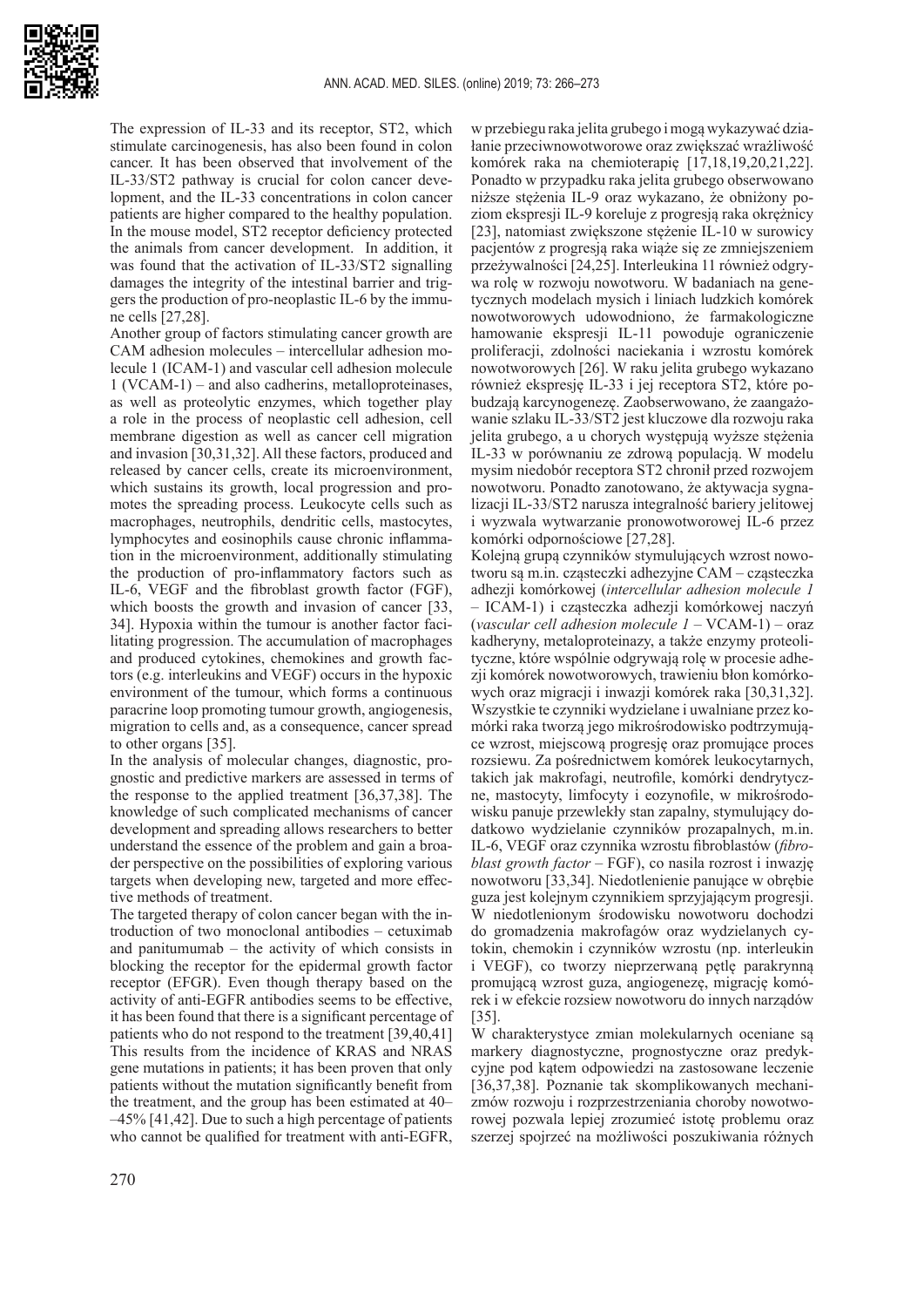

scientists began to search for an alternative method of personalised colon cancer treatment. The high activity of the mTOR (mammalian target of rapamycin) signalling pathway resulting from high expression of EGFR is described in the course of many types of cancer, including colon cancer. Hao et al. and Sticz et al. [39, 40] suggest that combining anti-EGFR antibodies with mTOR pathway inhibitors is effective, however, it requires further studies. Another example of monoclonal antibody application is so-called angiogenesis inhibitors such as bevacizumab, which can reduce the activity of VEGF [37,41]. The use of anti-EGFR antibodies has diagnostic and therapeutic value, and simultaneous determination of the limitations of the method suggests the necessity to conduct further studies on the biomarkers, which could be of use in the personalised treatment of colon cancer.

Photodynamic therapy (PDT) is another treatment method which interests the researchers due to the great deal of evidence in recent decades of its effectiveness in cancer diagnostics and treatment. The low level of invasiveness, selectivity and lack of significant side effects as well as relatively low costs of the therapy constitute important advantages of the method [43,44]. The method uses photosensitive, non-toxic substances known as photosensitisers, which accumulate in pathological tissue; under the action of light with a particular wave length on the tissue, it is damaged as a result of several simultaneous mechanisms. The direct cytotoxic effect of PDT results from the generation of reactive forms of oxygen, which, as a result, leads to cell death through necrosis or apoptosis. Moreover, PDT applied in smaller doses of energy shows immunomodulating activity through stimulation of the immune system and influence on auto- and paracrine activity of cancer cells [45,46]. The effectiveness of PDT has been proven in the treatment of many types of cancer such as head and neck, urinary bladder, skin and colon cancer [44].

The work of Herrera-Ornelas et al. published in 1986, in which the prolongation of life in patients with advanced colon cancer was proven, was one of the first reports on the effectiveness of PDT in colon cancer treatment [47]. The following decades brought promising research results: the effectiveness of PDT using 5-aminolevulinic acid in the treatment of colon cancer was proven [48,49,50] and the extension of life as well as improvement in its quality in patients at an advanced stage of the disease was obtained after using PDT with the Photofrin ® photosensitiser [51]. In addition, researchers also studied the usefulness of PDT as a complementary method conducted intraoperatively in order to visualise the pathological tissue masses more precisely thanks to accumulation of the photosensitiser in the cancer tissue, which – upon its exposure to the activity of light with a particular wave length – becomes clearly separated from the healthy tissue. In this way, higher completeness of the procedure was achieved [52]. In recent years, research has been targeted at using the immunomodulating effect of PDT in combination with modern immunotherapy as a personalised and targeted punktów uchwytu podczas opracowywania nowych, celowanych, skuteczniejszych metod leczenia.

Terapia celowana raka jelita grubego rozpoczęła się od wprowadzenia dwóch przeciwciał monoklonalnych – cetuksymabu oraz panitumumabu – działających poprzez blokowanie receptora dla naskórkowego czynnika wzrostu (*epidermal growth factor receptor* – EGFR). Terapia oparta na zastosowaniu przeciwciał anty-EGFR wydaje się efektywna, jednakże wykazano znaczący odsetek pacjentów nieodpowiadających na leczenie [39,40,41]. Wynika ona z częstości występowania u pacjentów mutacji genów KRAS i NRAS; wykazano, że jedynie pacjenci bez tej mutacji odnoszą znaczną korzyść z leczenia, a grupę tę oszacowano na 40–45% [41,42]. W związku z tak wysokim odsetkiem pacjentów niekwalifikowanych do terapii z użyciem anty- -EGFR zaczęto poszukiwać alternatywnej metody personalizowanego leczenia raka jelita grubego. Wysoka aktywność szlaku sygnałowego mTOR (*mammalian target of rapamycin*) w wyniku dużej ekspresji EGFR jest opisywana w przebiegu wielu nowotworów, w tym również jelita grubego. Hao i wsp. oraz Sticz i wsp. [39] sugerują skuteczność kombinacji przeciwciał anty- -EGFR z inhibitorami szlaku mTOR, jednak wymaga to dalszych badań. Innym przykładem zastosowania przeciwciał monoklonalnych są tzw. inhibitory angiogenezy, takie jak w bewacyzumab, mające osłabić aktywność VEGF [37,41]. Zastosowanie przeciwciał anty-EGFR ma wartość diagnostyczną oraz terapeutyczną, a jednoczesne opisanie ograniczeń tej metody nasuwa konieczność dalszych badań nad biomarkerami mogącymi mieć zastosowanie w terapii personalizowanej raka jelita grubego.

Inną metodą leczenia, która również cieszy się zainteresowaniem badaczy ze względu na liczne w ostatnich dekadach dowody skuteczności w diagnostyce i terapii nowotworów, jest terapia fotodynamiczna (*photodynamic therapy* – PDT). Istotnymi jej zaletami są mała inwazyjność, selektywność, brak istotnych skutków ubocznych oraz stosunkowo niewysokie koszty [43,44]. W metodzie wykorzystuje się światłoczułe, nietoksyczne substancje, zwane fotouczulaczami, które gromadzą się w patologicznej tkance, a pod wpływem działania na tę tkankę światła o określonej długości fali dochodzi do jej uszkodzenia w wyniku kilku jednoczasowych mechanizmów. Bezpośredni efekt cytotoksyczny PDT wynika z generacji reaktywnych form tlenu, co w efekcie prowadzi do śmierci komórki poprzez nekrozę lub apoptozę. Ponadto PDT stosowana w mniejszych dawkach energii wykazuje działanie immunomodulujące przez stymulację układu odpornościowego oraz wpływ na auto- i parakrynną aktywność komórek nowotworowych [45,46]. Skuteczność PDT udowodniono w leczeniu wielu nowotworów, m.in. głowy i szyi, pęcherza moczowego, raka skóry oraz raka jelita grubego [44].

Jednym z pierwszych doniesień na temat użyteczności PDT w leczeniu raka jelita grubego jest opublikowana w 1986 r. praca Herrery-Ornelasa i wsp. [47], w której wykazano wydłużenie życia pacjentów z zaawansowanym rakiem jelita grubego. Kolejne dekady przyniosły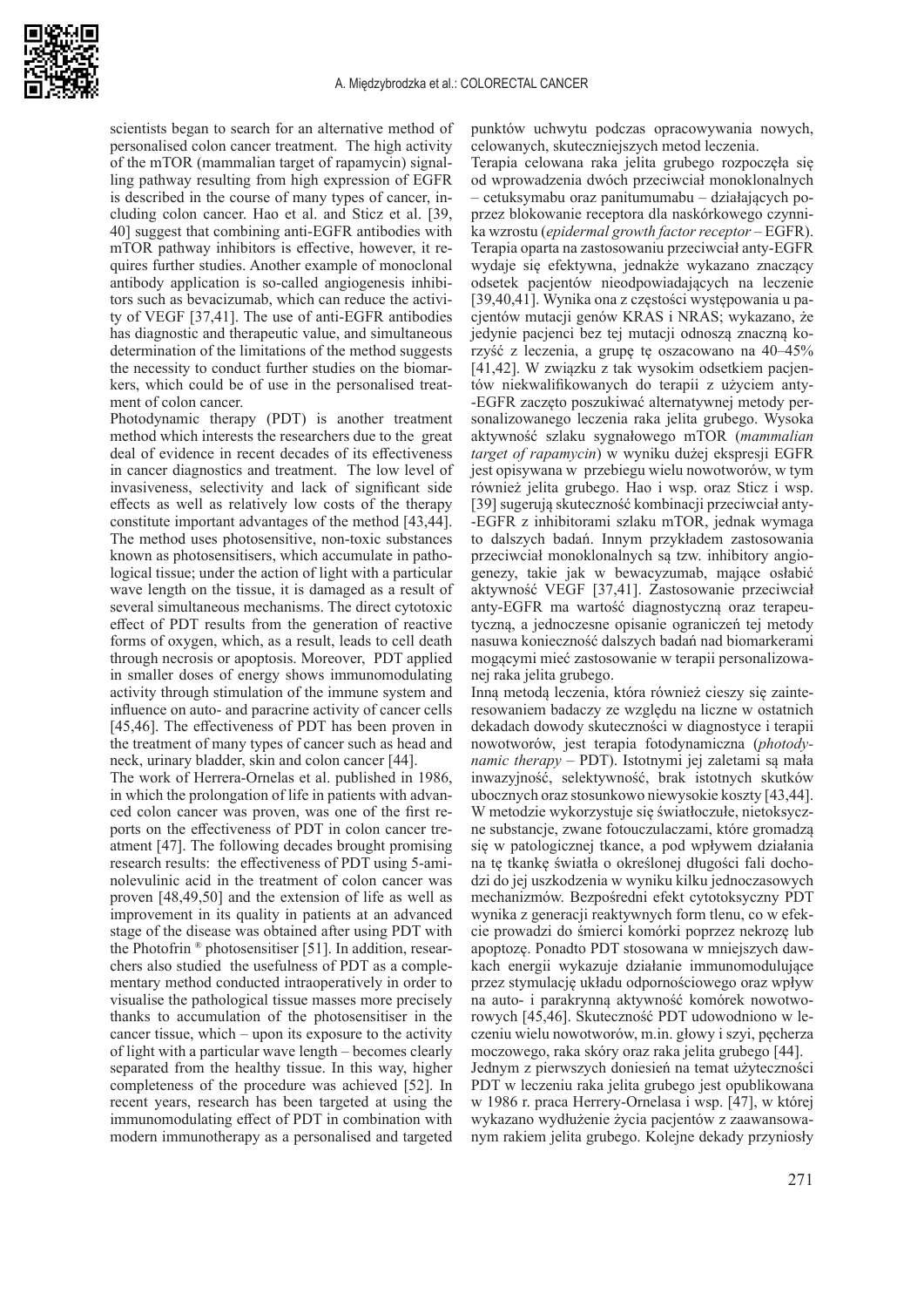

therapy, which should control and terminate the process of carcinogenesis. The positive results presented so far constitute a solid basis for further analyses of such a strategy of colon cancer treatment.

#### **SUMMARY**

The results of the studies to date are promising, they require repetition and large-scale clinical trials. However, we already know today that thanks to multidirectional and targeted therapy, we can influence the immunological activity of primary tumour cells and metastasis foci, in a way changing the natural course of the disease process, leading to inhibition of the development and destruction of cancer tissue.

obiecujące wyniki badań, udowodniono skuteczność PDT z zastosowaniem kwasu 5-aminolewulinowego w leczeniu raka jelita grubego [48,49,50] oraz uzyskano wydłużenie i poprawę jakości życia u pacjentów w zaawansowanym stadium choroby po zastosowaniu PDT z fotouczulaczem Photofrin® [51]. Ponadto badano użyteczność PDT jako metody uzupełniającej, prowadzonej śródoperacyjnie w celu dokładniejszego uwidocznienia patologicznych mas tkankowych, dzięki wzmożonemu gromadzeniu fotouczulacza w tkance nowotworowej, która poddana działaniu światła o określonej długości fali staje się wyraźnie odgraniczona od zdrowej tkanki. Uzyskano w ten sposób większą doszczętność zabiegu [52]. W ostatnich latach badania ukierunkowane są na wykorzystanie immunomodulującego działania PDT w połączeniu z nowoczesną immunoterapią jako spersonalizowaną i celowaną terapię mającą opanować i przerwać proces nowotworzenia [53,54,55]. Prezentowane do tej pory pozytywne wyniki dają mocną podstawę do dalszych analiz takiej strategii leczenia raka jelita grubego.

#### **PODSUMOWANIE**

#### **Author's contribution**

Study design – A. Międzybrodzka, A. Kawczyk-Kupka

Data collection – A. Międzybrodzka, J. Gmyrek, A. Kawczyk-Kupka, G. Cieślar Data interpretation – A. Międzybrodzka, J. Gmyrek, A. Kawczyk-Kupka, G. Cieślar

- Manuscript preparation A. Międzybrodzka, J. Gmyrek, A. Kawczyk-Kupka, G. Cieślar
- Literature research A. Międzybrodzka, J. Gmyrek, A. Kawczyk-Kupka, G. Cieślar

Wyniki dotychczasowych badań są obiecujące, wymagają powtórzeń i badań klinicznych na szeroką skalę. Już dziś jednak wiadomo, że dzięki wielokierunkowej i celowanej terapii można wpłynąć na aktywność immunologiczną komórek nowotworu pierwotnego oraz ognisk przerzutowych, niejako zmieniając naturalny przebieg procesu chorobowego, i doprowadzić do zahamowania rozwoju i zniszczenia tkanki nowotworowej.

### **REFERENCES**

**1.** Krzakowski M., Potemski P., Warzocha K., Wysocki P. Onkologia kliniczna. T. 2. Wyd. Via Medica. Gdańsk 2015.

**2.** Bartnik W., Wyrwicz L. Rak jelita grubego. W: Interna Szczeklika 2017. Red. P. Gajewki, A. Szczeklik. Wyd. Medycyna Praktyczna. Kraków 2017.

**3.** Vişovan I.I., Tanțău M., Pascu O., Ciobanu L., Tanțău A. The role of narrow band imaging in colorectal polyp detection. Bosn. J. Basic Med. Sci. 2017; 17(2): 152–158, doi: 10.17305/bjbms.2017.1686.

**4.** Backes Y., Moss A., Reitsma J.B., Siersema P.D., Moons L.M. Narrow Band Imaging, Magnifying Chromoendoscopy, and Gross Morphological Features for the Optical Diagnosis of T1 Colorectal Cancer and Deep Submucosal Invasion: A Systematic Review and Meta-Analysis. Am. J. Gastroenterol. 2017; 112(1): 54–64, doi: 10.1038/ajg.2016.403.

**5.** Har-Noy O., Katz L., Avni T., Battat R., Bessissow T., Yung D.E., Engel T., Koulaouzidis A., Eliakim R., Ben-Horin S., Kopylov U. Chromoendoscopy, Narrow-Band Imaging or White Light Endoscopy for Neoplasia Detection in Inflammatory Bowel Diseases. Dig. Dis. Sci. 2017; 62(11): 2982–2990, doi: 10.1007/s10620-017-4772-y.

**6.** Latos W., Sieroń A., Cieślar G., Kawczyk-Krupka A. The benefits of targeted endoscopic biopsy performed using the autofluorescence based diagnostic technique in 67 cases of diagnostically difficult gastrointestinal tumors. Photodiagnosis Photodyn. Ther. 2018; 23: 63–67, doi: 10.1016/j.pdpdt.2018.05.015. **7.** Strzelczyk N., Kwiatek S., Latos W., Sieroń A., Stanek A. Does the Numerical Colour Value (NCV) correlate with preneoplastic and neoplastic colorectal lesions? Photodiagnosis Photodyn. Ther. 2018; 23: 353–361, doi: 10.1016/j. pdpdt.2018.07.012.

**8.** Bos J.L., Fearon E.R., Hamilton S.R., Verlaan-de Vries M., van Boom J.H., van der Eb A.J., Vogelstein B. Prevalence of ras gene mutations in human colorectal cancers. Nature 1987; 327(6120): 293–297.

**9.** Jass J.R. Colorectal cancer: a multipathway disease. Crit. Rev. Oncog. 2006; 12(3–4): 273–287.

**10.** Marszałek A., Szylberg L., Wiśniewska E., Janiczek M. Impact of COX-2, IL-1β, TNF- $\alpha$ , IL-4 and IL-10 on the process of carcinogenesis in the large bowel. Pol. J. Pathol. 2012; 63(4): 221–227.

**11.** Koller F.L., Hwang D.G., Dozier E.A., Fingleton B. Epithelial interleukin-4 receptor expression promotes colon tumor growth. Carcinogenesis 2010; 31(6): 1010–1017, doi: 10.1093/carcin/bgq044.

**12.** Nie W., Xue L., Sun G., Ning Y., Zhao X. Interleukin-6 -634C/G polymorphism is associated with lung cancer risk: a meta-analysis. Tumour Biol. 2014; 35(5): 4581–4587, doi: 10.1007/s13277-013-1602-5.

**13.** Esfandi F., Mohammadzadeh Ghobadloo S., Basati G. Interleukin-6 level in patients with colorectal cancer. Cancer Lett. 2006; 244(1): 76–78.

**14.** Galizia G., Orditura M., Romano C., Lieto E., Castellano P., Pelosio L., Imperatore V., Catalano G., Pignatelli C., De Vita F. Prognostic significance of circulating IL-10 and IL-6 serum levels in colon cancer patients undergoing surgery. Clin. Immunol. 2002; 102(2): 169–178.

**15.** Yeh K.Y., Li Y.Y., Hsieh L.L., Lu C.H., Chou W.C., Liaw C.C., Tang R.P., Liao S.K. Analysis of the Effect of Serum Interleukin-6 (IL-6) and Soluble IL-6 Receptor Levels on Survival of Patients with Colorectal Cancer. Jpn. J. Clin. Oncol. 2010; 40(6): 580–587, doi: 10.1093/jjco/hyq010.

**16.** Kwon K.A., Kim S.H., Oh S.Y., Lee S., Han J.Y., Kim K.H., Goh R.Y., Choi H.J., Park K.J., Roh M.S., Kim H.J., Kwon H.C., Lee J.H. Clinical significance of preoperative serum vascular endothelial growth factor, interleukin-6, and Creactive protein level in colorectal cancer. BMC Cancer 2010; 10: 203, doi: 10.1186/1471-2407-10-203.

**17.** Asfaha S., Dubeykovskiy A.N., Tomita H., Yang X., Stokes S., Shibata W., Friedman R.A., Ariyama H., Dubeykovskaya Z.A., Muthupalani S., Ericksen R. i wsp. Mice that express human interleukin-8 have increased mobilization of immature myeloid cells, which exacerbates inflammation and accelerates colon carcinogenesis. Gastroenterology 2013; 144(1): 155–166, doi: 10.1053/j. gastro.2012.09.057.